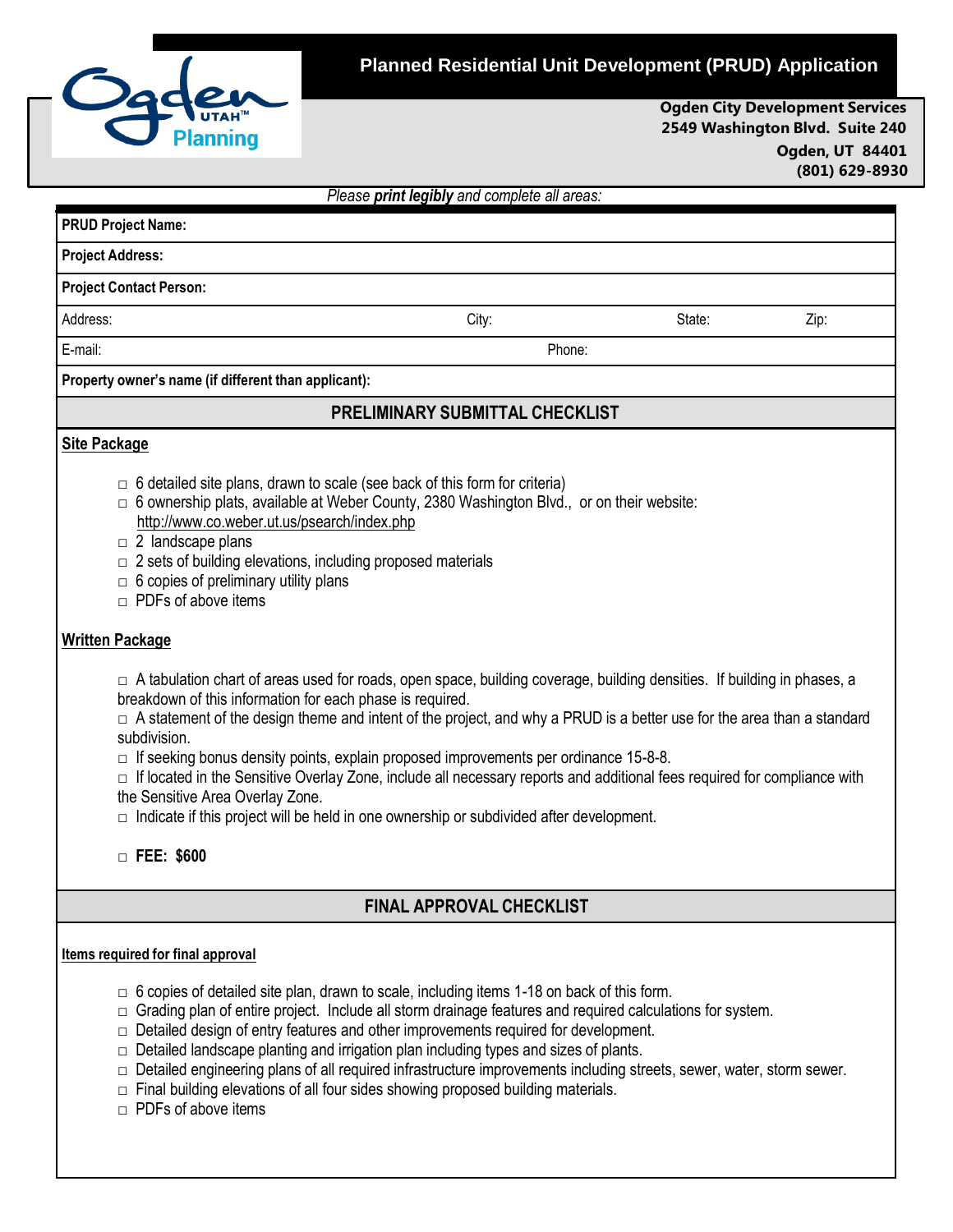

- *The land use*  $\&$  *zoning of the development site.*
- \_j[] Adjacent development within 30' of the property.
- *m* Existing vegetation, buildings, canals, ditches, streams, easements, utility poles, or other features.
- lilli A valid & accurate legal description of the property. Property lines shall be shown with
- JII1 Adjacent streets shall be shown and identified, along with distance from centerline to property.
- proposed service lateral & meter location.
- liT] Off-site sewer service shall be shown, along with proposed service lateral & cleanout locations.
- [4] Contour lines at no greater than 5' intervals if there is more than a 10' grade difference on site.
- llil Show how on site storm water will be managed.
- [QJ Fire hydrant location & distance from hydrant to bldg.
- liTI Existing structures which will be removed from the site.
- [8J Common open space development.